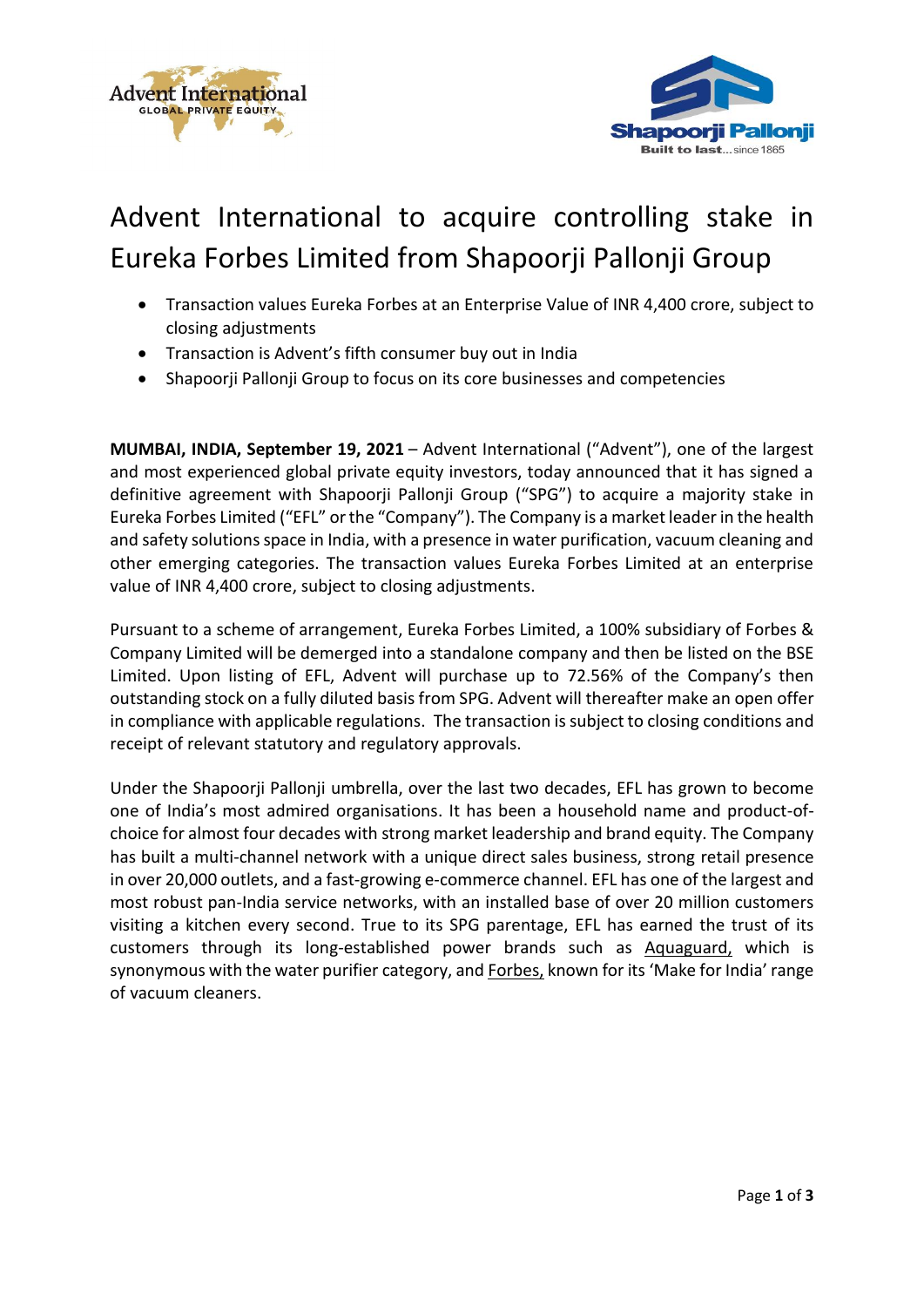"*We are pleased that Eureka Forbes Limited, a jewel in the Shapoorji Pallonji Group has found a new home with Advent while at the same time unlocking value for shareholders. This transaction also reflects our stated objective and strategy of significant de-leveraging and focusing on our core competencies and businesses. We thank the EFL family of employees and stakeholders, and firmly believe they will benefit from this transaction*." said **Mr. Jai Mavani, Executive Director, Shapoorji Pallonji and Company Private Limited**.

*"Eureka Forbes Limited is the No. 1 player in an under-penetrated market poised for strong growth over the next several years. Their Aquaguard brand is a household name in water purification, helping safeguard the health and well-being of a large segment of the Indian population. We look forward to working with Marzin Shroff and his team to guide EFL's next phase of growth and solidify its market leadership"* said **Ms. Shweta Jalan, Managing Director, Advent India PE Advisors Private Limited**.

"*Eureka means the joy of discovering something remarkable, and Advent means arrival. This perfectly epitomises our current state of mind. It is indeed gratifying that over the past four decades we have been privileged to protect the lives of one in every five urban Indians through our purpose-driven approach, iconic brands, united leadership team, and a highly motivated army of sales and service personnel. Having delivered innovative products and solutions for our ever-growing customer base, we are now buoyant about the opportunity to unlock further growth and are excited to embark on this new journey with the promise of a better tomorrow*." said **Mr. Marzin R Shroff, Managing Director & CEO, Eureka Forbes Limited**.

"*We are excited to partner with the management team of Eureka Forbes Limited and apply Advent's value creation playbook to build one of India's home-grown consumer durables champions, which will continue to be known for innovative products and best-in-class customer service*" said **Mr. Sahil Dalal, Managing Director, Advent India PE Advisors Private Limited**.

Advent has been investing in India since 2007 and opened its Mumbai office in 2009. Over the past 14 years, the firm has invested or committed \$2.2 billion in 16 companies with headquarters or operations in India across sectors such as consumer products, financial services, healthcare, industrial and technology. Advent also has significant investment experience in the retail, consumer, and leisure sector. Over the past 30 years, the firm has invested \$14 billion in 80 companies in this sector worldwide. In India, Advent has made four consumer investments, including Crompton Greaves Consumer Electricals, India's leading supplier of consumer electrical goods; Dixcy Textiles, a leading men's innerwear brand; Enamor, a leading women's innerwear brand; and DFM Foods, a leading producer of packaged savory snacks. Eureka Forbes Limited will be Advent's fifth buy out in the consumer sector, strengthening its position as one of India's leading retail and consumer investors.

Standard Chartered Bank is serving as sole financial advisor, Desai & Diwanji is acting as legal counsel, Katalyst Advisors Pvt Ltd is acting as structuring and tax advisor, Boston Consulting Group is acting as the commercial due diligence and strategic advisor and KPMG India is acting as financial diligence advisors to the Shapoorji Pallonji Group and the Company.